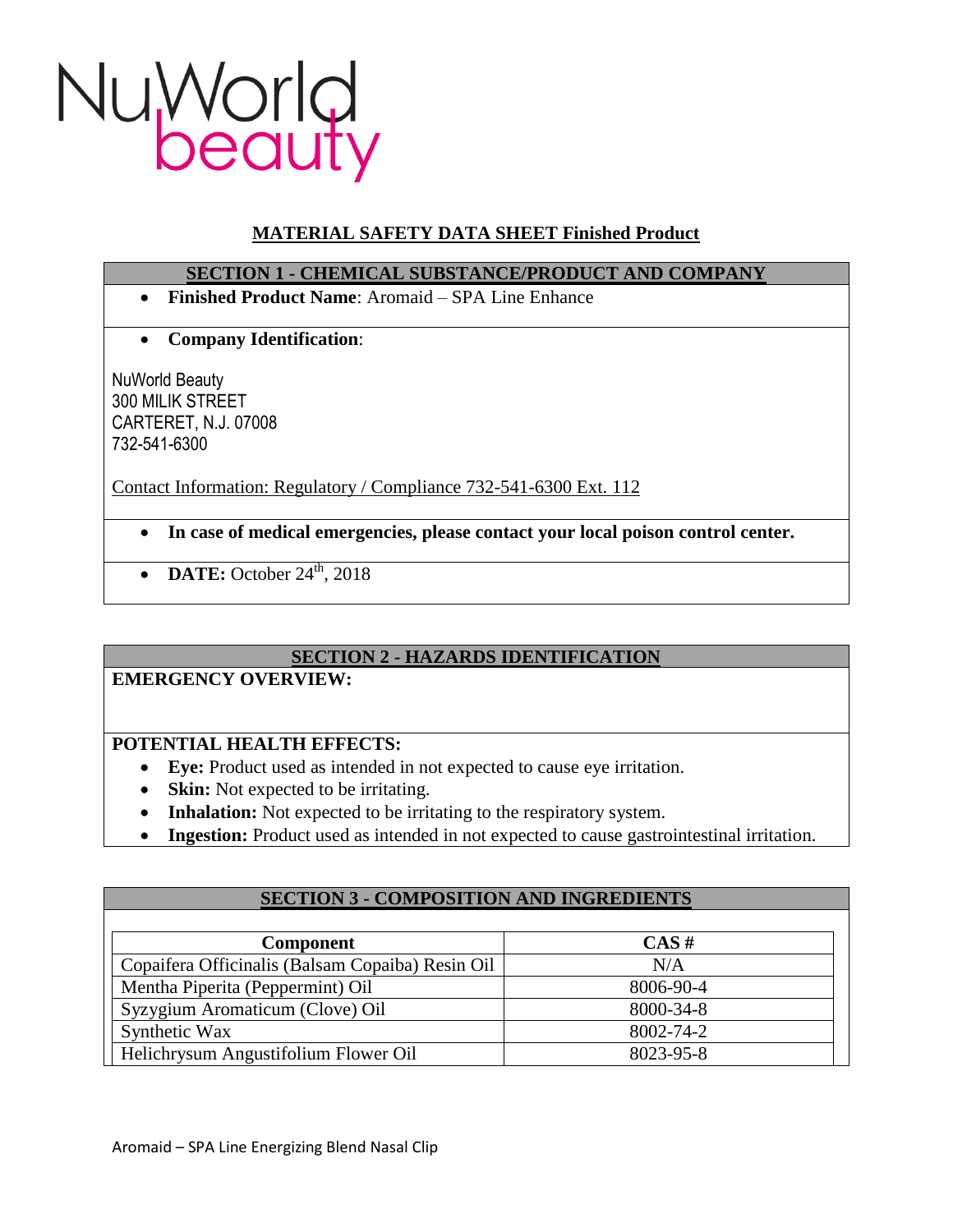

### **SECTION 4 - FIRST AID MEASURES**

- **Eye:** Thorough rinsing for 15-20 minutes of the affected eye with water. Obtain medical attention if irritation persists.
- Skin Problem: Wash thoroughly with soap and cold water for 15-20 minutes. Obtain medical attention if irritation persists.
- **Inhalation:** No adverse effects when used as directed.
- **Ingestion:** Do not induce vomiting. Obtain medical attention.

## **SECTION 5 - FIRE FIGHTING MEASURES**

• Not applicable as a consumer product.

### **SECTION 6 - ACCIDENTAL RELEASE MEASURES**

• Not applicable as a consumer product.

## **SECTION 7 - HANDLING AND STORAGE**

**Precautions for Safe Handling:**

No applicable precautions as a consumer product.

**Conditions for Safe Storage:**

• No applicable precautions as a consumer product.

**Other Recommendations:** None.

### **SECTION 8 - EXPOSURE CONTROLS, PERSONAL PROTECTION**

• Keep out of reach of children.

### **SECTION 9 - PHYSICAL AND CHEMICAL PROPERTIES**

Essential oils in wax base.

### **SECTION 10 - STABILITY AND REACTIVITY**

• Stable under normal conditions

### **SECTION 11 - TOXICOLOGICAL INFORMATION**

This is a personal care or cosmetic product that is safe for consumers and other users under intended and reasonably foreseeable use.

**Chronic Effects:** Finished product is not expected to have chronic health effects.

**Target Organs**: No adverse health effects on target organs expected for finished product.

**Carcinogenicity**: Finished product is not expected to be carcinogenic.

### **NTP:** No **IARC**: No **OSHA:** No

Aromaid – SPA Line Energizing Blend Nasal Clip Page **2** of **3**